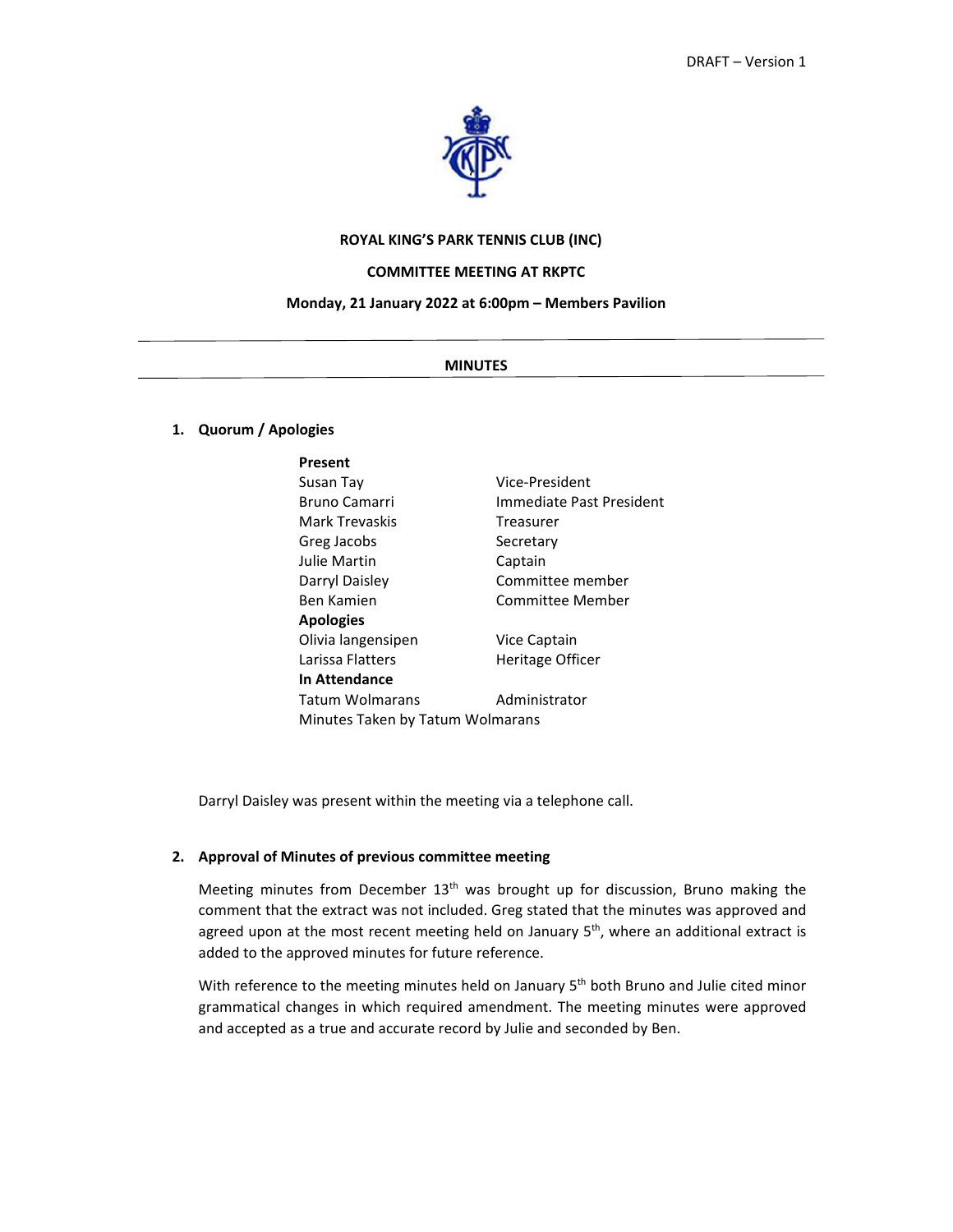#### **3. Action items from previous meetings**

#### 3.1 Taping of Minutes.

Within the Previous meeting it was agreed upon that all meetings moving forthwith would be recorded and destroyed within seven days for accuracy. It was decided that this was not practical and that minutes would be destroyed once the minutes of the next meeting were approved.

3.2 Recording of meeting attendance

Darryl stated that there was an issue within previous meeting minutes regarding the accuracy of who was present within various sections within the meeting.

It was resolved that whenever members leaving the meeting would be recorded.

Tim stated that action items be closed within minutes and current and active items be brough forwards to the next committee meeting. Current action items were not included within the meeting agenda. This was agreed to do.

# 3.3 Members Complaint – Serene

A complaint was received by a club member, outlined her complaint. Tim stated that this must be discussed and a clear course of action must be agreed upon to move forwards on the matter.

Tim stated that fairness must be presented to both parties, the first being towards Serene who has made a formal complaint against Tama as well as providing a fair argument for Tama due to Serene's email containing a certain level of inaccuracy. Clarification is required with regards to Serene's statement and how she was approached by Tama. A discussion is required in order to prompt Serene to reflect upon her statement with the possibility of amending her submission. A discussion needs to be held for both parties on moving forwards, and how a resolution can be reached and whether or not an independent arbitrator needs to be involved. Tim suggested that individual meetings me held for both Tama and Serene. It was suggested that no meetings be held singularly and at least two committee members be present for the meeting.

Tim suggested that both himself and Susan organize a meeting with Serene to gain clarification on the complaint she provided. Furthermore, stating that she stated that the complaint in which Tama provided to tennis west was directly addressed towards her, when in fact it was addressed towards the team. It was resolved that Serene had been acting in her capacity as pennant coordinator.

It was resolved that Tim and Susan would meet with the parties and to try to have the matter resolved.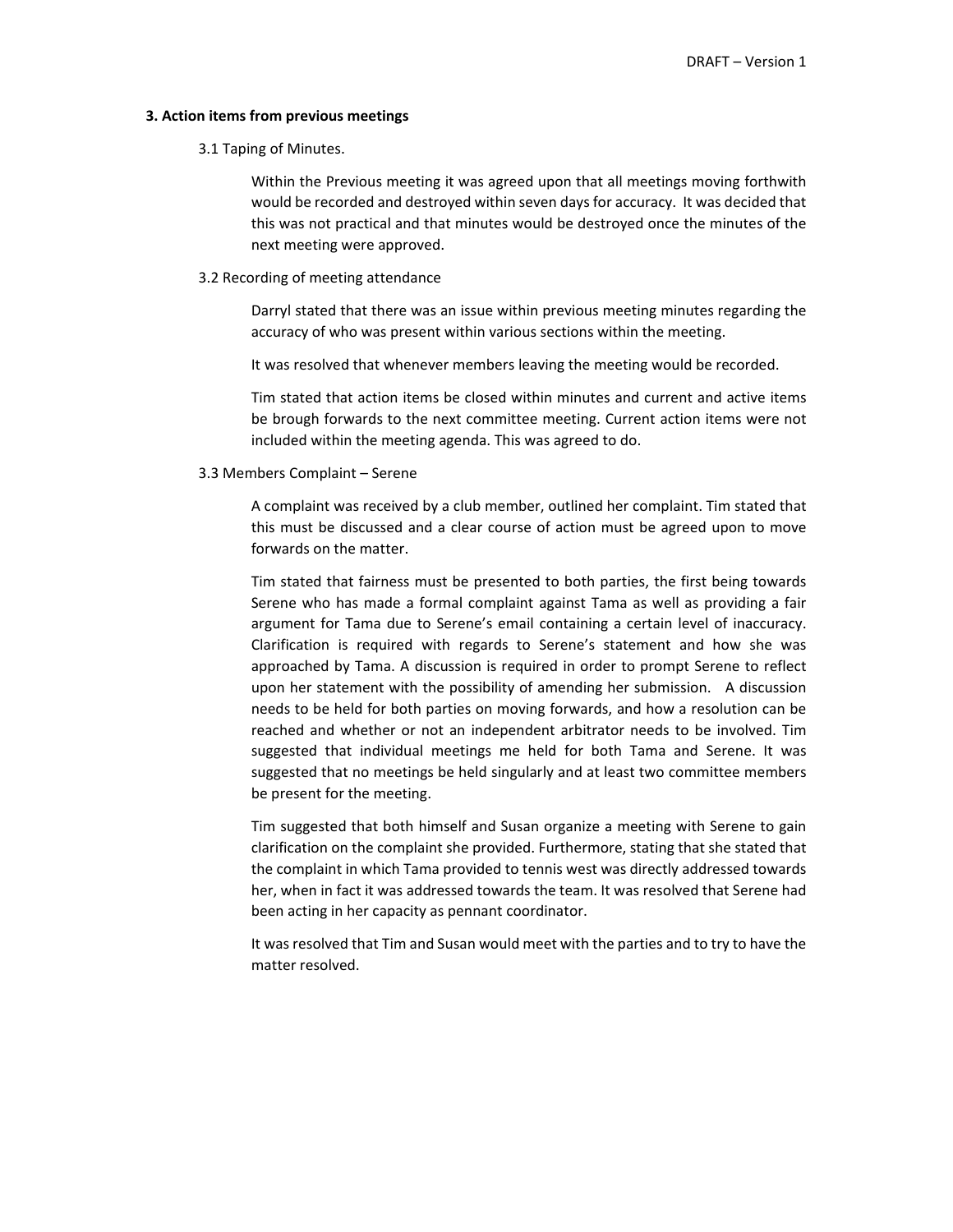## **3. Correspondence**

No correspondence was included within the meeting agenda, this was again attributed to an administrative error to which Tim explained that correspondence both inwards and outwards be recorded so that committee members are aware of the communication within the office.

Tim stated that no correspondence be added in for this meeting due to committee members not being given the chance to read the correspondence prior to the commencement of the meeting, and would not be accurate nor fair if added into the minutes retrospectively. He stated that the correspondence of the current meeting as well as the next be amalgamated as a means to preserve accuracy.

# **5. Treasurer's report.**

Mark stated that RKPTC has adopted a new accounting software, due to previous issued being experienced with other software. RKPTC has now switched to MYOB, which has provided a fairly clear picture of the clubs financial position although not the most accurate. In order to increase this financial inaccuracy, Mark proposed a meeting with Darryl to discuss what this position.

He stated that based on his review of the previous years budget, RKPTC owe the ATO withheld tax when the previous administrator was in office.

The committee was presented a profit and loss balance sheet from the past month, as well as a break down of the summer league costs which was requested by Julie. Julie stated that the budget for league had an absence of ball costs which was approximately \$2000.00. Mark stated to his records there was no presence of ball purchase which was explicitly stated. He raised that there has been an issue with previous banking software where purchases were made without a clear label or statement as to the items being purchased. It was this reason why MYOB was adopted as well as providing and requesting both invoices and purchase orders, as a means to eliminate untracked and accounted expenditure.

Discussion was raised regarding the uniform allocation within the budget which equated to \$1543, paid by the club. To which, Bruno commented that Astrid (Women's state league captain) \$3750, allegedly for league costs, due to inequality in pay rates between the male and female league players. Tim questioned how this was recorded, to which Bruno stated that previous banking statements and records would show this. Tim stated that the committee was unaware of this practice, and an investigation would be taken into this. Mark commented that he can meet with the previous treasurer cite this. A figure of \$10,850.00 was quoted from the budget labeled under Diadem, which was clarified by both Greg and Tim as encompassing all club shirts for both social and league. Susan Tay clarified that any club member is entitled to order a club subsidized shirt, to which the members payments have not been included within the budget as expenses and balances.

Tim stated that there was an absence of an income column within the balance sheet and that both expenditure and income must be present in order to fully understand the clubs financial position. Mark stated that the previous administrator utilized the website try booking for purchase of club shirts. Julie stated that it is unknown how much of the budget is to be allocated towards both summer and winter league costs as well a junior tennis. Based on the figure of 210 cans of balls being returned and subsided, it would be far less than the projected amount last year.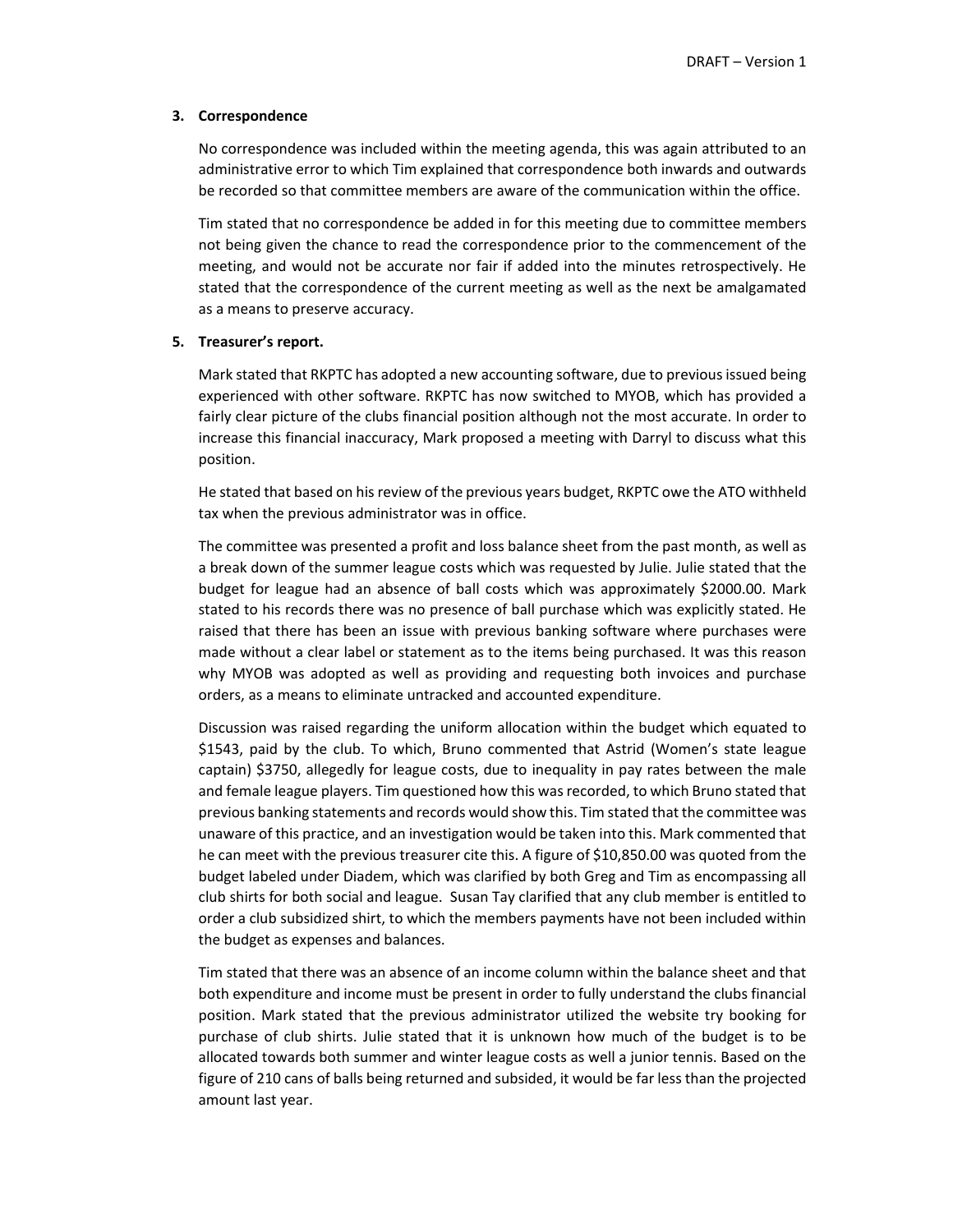Susan queried whether the budget includes a cost code so that purchases, expenses can be itemized within the budget. Tim further explained the need for summaries which encompass broad categories such as league and social, suggesting different coding structures to be implemented for improved identification.

Tim stated that records have to be dated back to July and questioned whether or not various codes can be allocated expenses retrospectively. Mark stated that an imported data can not be changed and have a code attached, however can conduct further investigation on the matter.

Tim expressed some concern for the lack of budget allocation for infrastructure. Stating that the budget must take into consideration various infrastructural improvements and preservation of heritage items, as a part of the club's responsibility.

With relation to the league costs, Mark commented that a large portion of the budget is allocated to league costs citing it as overly expensive. These costs place a hindrance on the financial goal of reaching \$280,000.00 total in club savings. Mark stated that attention must be paid to the various costs and whether or not alternative routes can be sourced as a means to lower over all club expenditure. Furthermore, it was mentioned that potentially league teams could resort back to sponsors as a means to offset club expenses and league costs.

A discussion regarding pennant and state grade entry fees as well as administrative and affiliation fees within the budget was presented. Greg explained that both pennant and state league entry fees which amounts to a high cost is covered by the club, proposed that pennant teams could potentially pay for their own entry fees to once again offset club expenditure. Furthermore, he explained that Next Gen cover the administrative and affiliation fee which incorporates insurance amounting to \$8,952.50. Bruno commented that Next Gen have routinely paid for this fee and that moving forwards, the bill must be forwarded onto Next Gen.

Tim commented that moving forwards that the committee must seek a consistent approach to how money is allocated to various components of the club and ensuring that the budget is fair to all aspects and people involved within the club.

Mark further cautioned that the clubs expenses need to be aligned with the club's goal of \$280,00.00 as a contingency plan and safety net in the instance that Next Gen is unable to meet its financial obligations. Further commenting that the current budget is operating at a negative.

Darryl commented that based on the various comments and discussions raised over a number of years by members regarding financial contribution to the club, generally members are happy to pay for various aspects such as entry fees. Further commenting that various other clubs around Perth charge members pennant entry fees, and that based on our financial position we could potentially still cover part of the costs. Tim agreed stating that moving forwards the committee requires representation from the various sections of the club due to the overly high costs on league and social activities and achieving a balance.

It was generally agreed that it would be wise for the club to target a minimum of \$50,000 surplus within the reserve for the next 3 years as a measure of caution.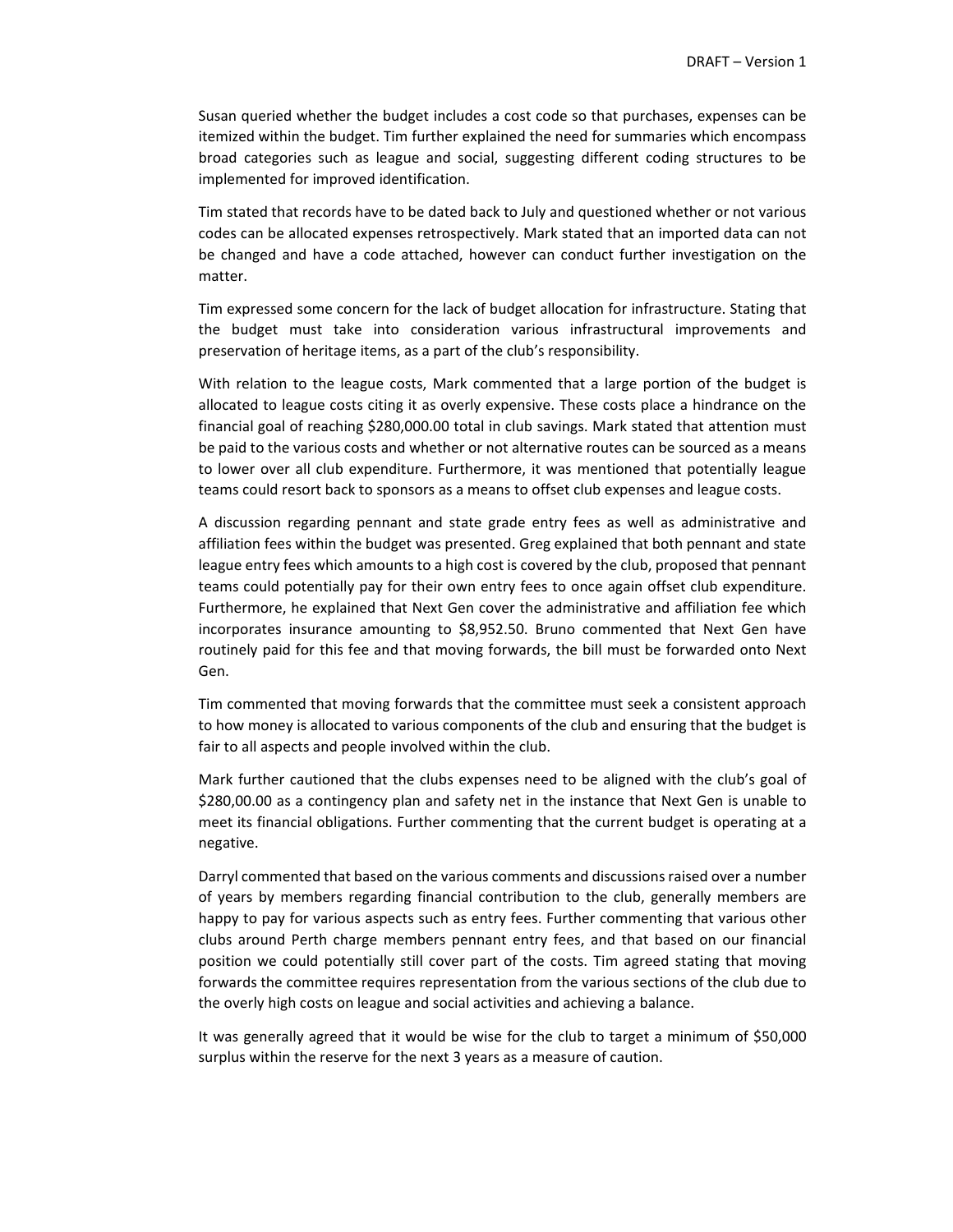A discussion was brought forward by Tim regarding various comments and rumors he had heard circulating regarding that the incoming committee will not be providing state league payments. Tim stated that there has never been a discussion regarding not paying state league players, but rather stated that a discussion has consisted of finding alternative means of facilitating payment through avenues such as sponsorship.

Bruno stated that this has been an avenue which has been explored in the past and stated that if the committee is successful in their efforts that he is in support of it, to which Tim stated that it is a collective effort by all committee members.

Bruno warned that the club must work to efficiently organize and finalize the budget and state league allocation due to the high demand that the players are in around the Perth tennis sector. Mark agreed stating that it is worth securing these valuable players as an asset to the club.

Tim commented that various discussions have occurred over the recent months with Ryan (club coach) and further discussions will be arranged with league captains to discuss the matter further.

An action is required to amend the budget.

# **6. Approval of membership applications**

The following list of members were moved by Greg for acceptance of membership application, the movement was seconded by Julie.

All applications were accepted.

| Name                 | Date       | Membership   |
|----------------------|------------|--------------|
|                      |            | Category     |
| Mathew               | 08/01/2022 | <b>ACE</b>   |
| Anderson             |            |              |
| Mathew               | 21/01/2022 | <b>SARKS</b> |
| Hutchinson           |            |              |
| Mathew Bull          |            | <b>ACE</b>   |
| Georgia Pugh         | 13/01/2022 | <b>SARKS</b> |
| <b>Grant Elliot</b>  | 11/01/2022 | <b>SARKS</b> |
| Gayle Murphy         | 11/02/2022 | <b>SARKS</b> |
| Jonas Anderson       | 11/02/2022 | <b>ACE</b>   |
| Gerard Doyle         | 11/02/2022 | <b>ACE</b>   |
| Anne Wilson          | 29/01/2022 | <b>ACE</b>   |
| <b>Michael Gomes</b> | 09/02/2022 | <b>ACE</b>   |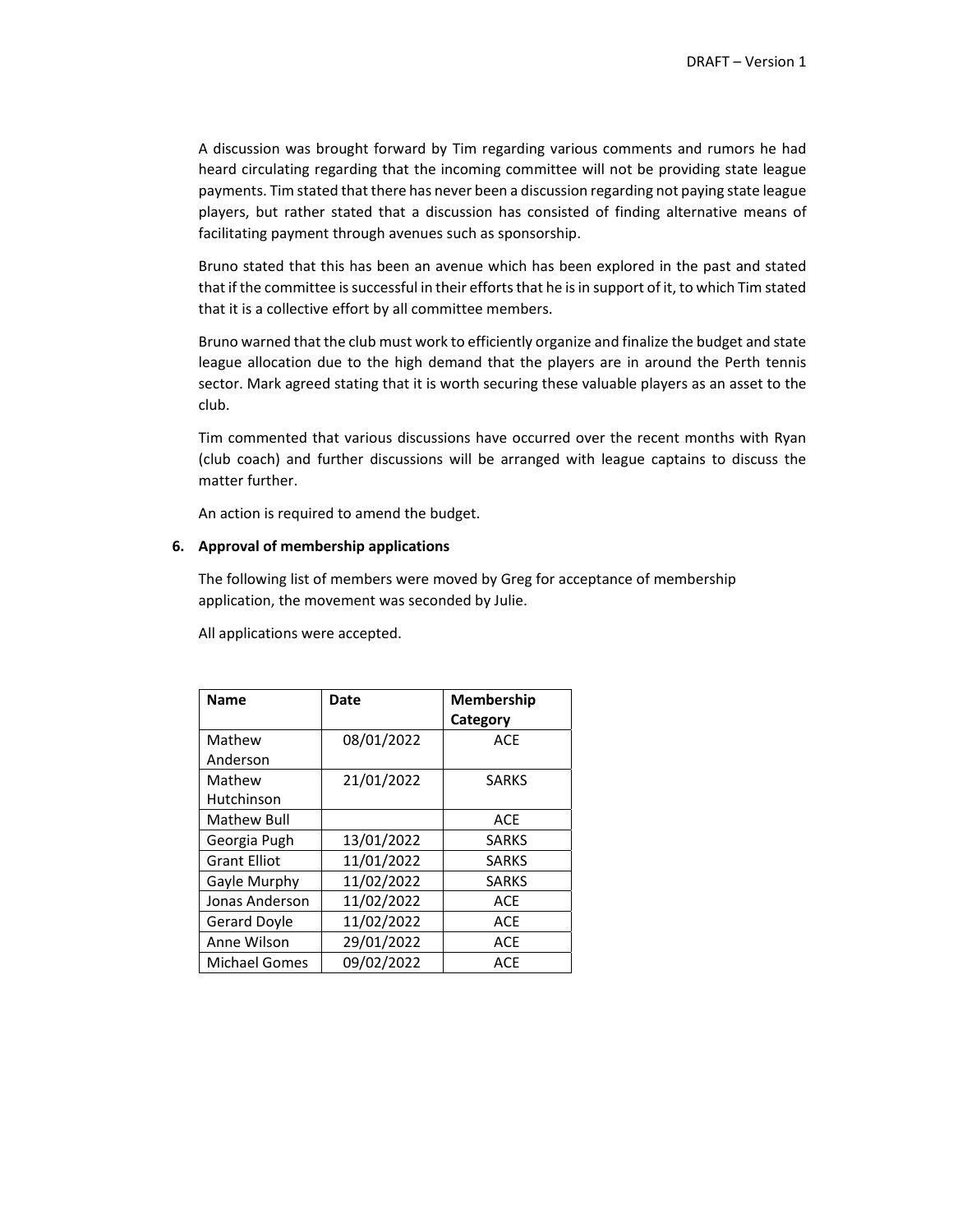# **7. Subcommittee reports**

#### 7.1 Tennis Operations

# Social Tennis

Julie reported that social tennis has not been the most successful of pursuits, this being partly due to the recent heat waves which have caused a drop in player's interest. However, asked the committee for suggestions on improving and increasing interest. Julie stated that Ted had put forth a suggestion to invite other clubs such as Dalkeith who will be playing a home match at RKPTC to join in with social tennis.

Tim stated that he had been in discussion with various clubs such as Dalkeith, Peppermint grove and Alexander park, with the idea of establishing joint social tennis. Tim stated that Dalkeith accepted the proposal of playing integrated social at home games. To which, Julie questioned if it was two-way relationship. Tim explained that when state leagues were to be hosted between the respective clubs, social would also be hosted as well as provide afternoon tea in an effort to increase the support of league teams as well as promoting social tennis. However, stated that efforts must be reciprocated both ways. Tim reported that alexander park was not able to agree to Saturday social due to lack of numbers however suggested Sundays, to which he stated that various alternating arrangements can be sorted.

Tim presented the idea of a tri club day competition between alexander park, Mount Lawley and Kings Park drawing on inspiration from that similarly done by Peppermint grove, Cottesloe and Dalkeith. Tim commented that during league seasons there are issues with court scheduling, however stated that the period after easter and club championships there are ample opportunities to host events of this nature.

#### Twilight Tennis

Julie reported that twilight tennis has been a success thus far and to keep the efforts up of promoting the bi weekly event.

# Easter Tournament

Based on the planning and preparation done by the tournament operations subcommittee, Julie stated that the event is well under control and being managed. Tim commented stating that moving forwards, promotion of the event to other clubs and nonmembers is essential.

Darryl posed the question as to why the wooden racquet event is not being run as previously done last year. He stated that it was a popular and unique event. However, Julie stated that the feedback she had heard was not overly positive. Tim proposed that we gather interest from various players around the club willing to participate within the event, and logistically make it an invitational event which didn't not interferes with other matches within the tournament.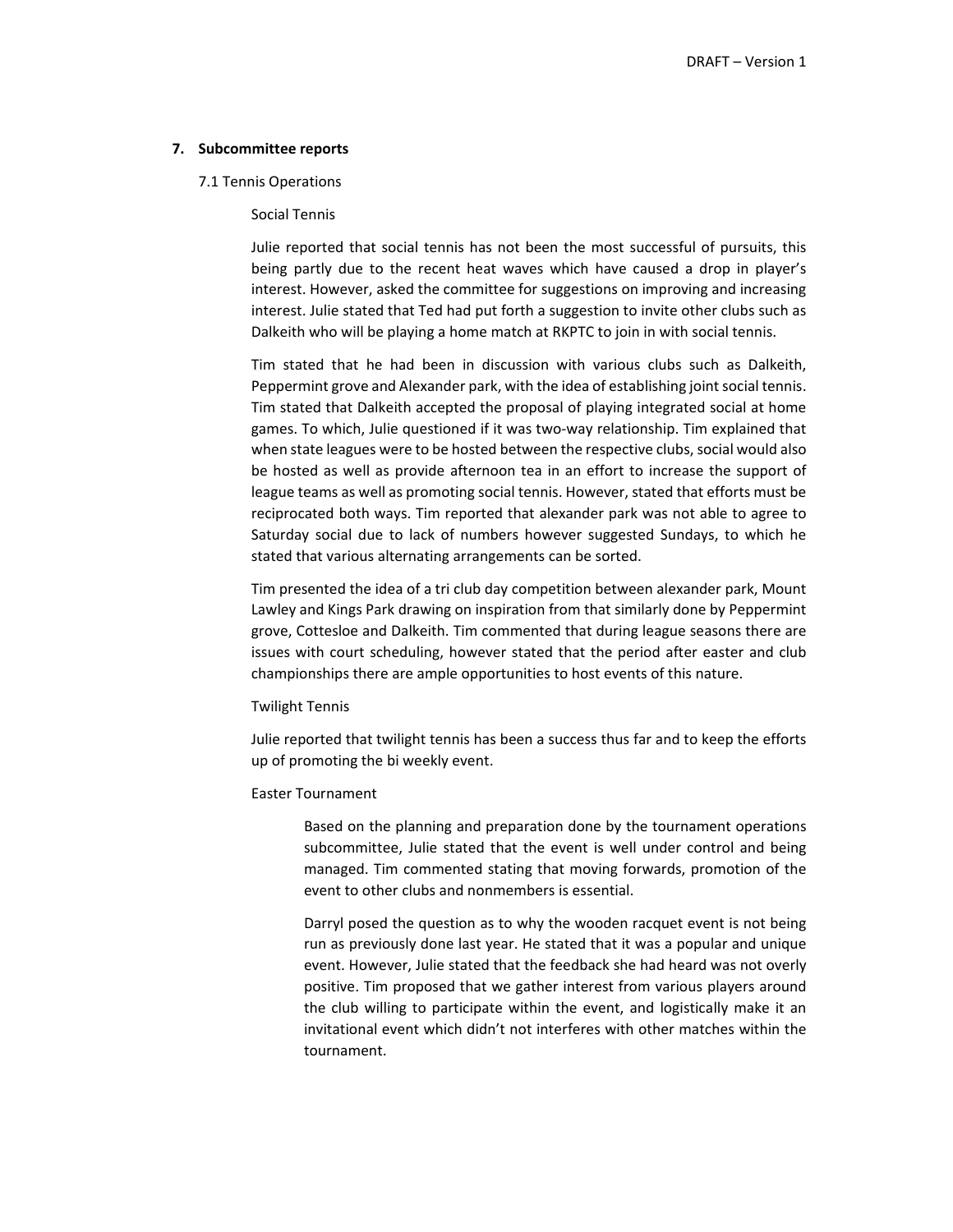## Tennis Attire

Julie stated that correct tennis attire must be discussed with Next Gen as well as the monitoring of individuals using tennis court facilities. Tim stated that he will contact Etienne regarding the matter to ensure that members are being monitored.

## General

Julie stated that the current chairs being utilized to sit on courts are damaging the grass surface. As such, the tournament operations subcommittee have identified chairs in which have been utilized by other clubs, however raised concerns regarding the cost in accordance with the budget. Bruno stated that it is Next Gens responsibility to upkeep this and have in the past. Tim stated that Next Gen can be contacted to discuss how much they are willing and able to contribute.

#### Club Championships

Julie raised concerns regarding the quality of entries currently within the club championships. Tim stated that Ryan assured the committee that all state league players will be participating within the competition, however the closing date is on the  $18<sup>th</sup>$  March and have ample time to increase entries.

# 7.2 **Communication**

Susan stated that Mike Staber has implemented a member's log in plug in, and is running background trials and when fully functional, will be passed onto the committee.

Tim questioned whether or not Mike is able to aid in the website outline process. He stated that Tatum has put forth suggestions regarding various improvements to both the website and the On the net publication, however requires assistance by someone who is experienced in website design to efficiently update the website.

Susan stated that she had been in contact with Brie, who was in charge of Next Gen and tennis max communications and social media, however stated that she would charge a fee.

Tim stated that it would be beneficial to hire and individual who is experienced in web design to assist Tatum with the process of updating the website and making it more accessible and appealing to the audience.

# 7.3 **Governance**

Darryl proposed that the club rules be updated to reflect the recent change and definition of membership and membership protocols within the club. Darryl stated that initial comments and feedback would be acquired from the committee members and potentially following with drafting a motion to the AGM for consideration. Darryl stated that the rules must reflect the current membership categories and definitions.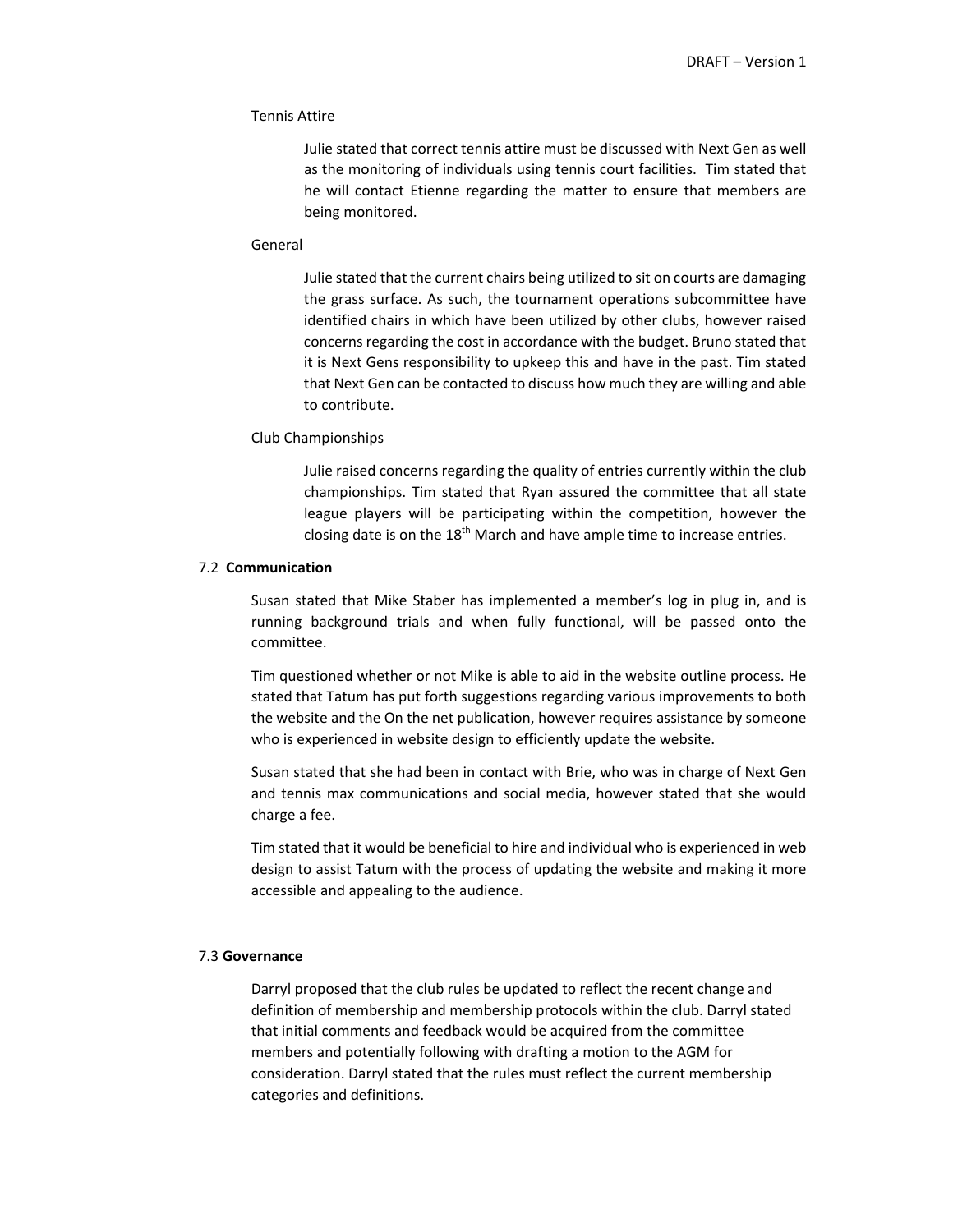Greg stated that an issue may arise with proceeding with junior memberships and parents who are not members of the club. He commented that other clubs, has social or non‐playing member categories, which allow volunteerism within the club without playing. Currently, parents must sign in as guests through Next Gen reception, which could pose various issues regarding a sense of belonging and being involved within the club.

#### 7.4 **Heritage**

Nill

#### 7.5 **House of Grounds**

Tim stated that he has been in discussion with Etienne regarding both the water systems to the courts as well as access to the lower courts.

Tim has also contacted BGPA in hopes of a confirmation to do a walk around and discuss the revegetation surrounding courts to improve court grounds.

#### 7.5 **Membership**

Julie noted that membership applicants' names must be placed on the notice board for two weeks prior to the acceptance of the application and must be upheld.

Greg stated that there are a large number of individuals who are no longer ace members / club members of Kings Park. Greg expressed that the efforts of crossreferencing membership lists provided by Next Gen has not been a simple task. Greg stated that unless regular cross references are done, various members names will remain on club members list.

We hope to have this sort out in the near future.

# **7.6 Social Events**

Ben has stated that the movie night has been under control and that advertising for the event can commence shortly with the space of a week. Ben commented that the movie night will highly likely break even, and posed the question to the committee on whether or not they would like more events added within the calendar.

Julie stated that the junior involvement and events have been successful, however questioned whether moving forwards more attention must be paid towards junior events.

Tim stated that there are two sections towards the juniors tennis scheme. The first being a group in which monitors the weekly and daily tennis activities of the juniors and the second being the aim for the juniors and a pathway program to ensure longevity. This groups consists of Tim, Etienne, Mark and Ted.

Julie mentioned that as a club we are not catering for a certain age bracket of juniors, questioning that besides Ryan, its uncertain of who is currently responsible for these players. Greg responded stating that Next gen currently has no junior membership and as such junior players are affiliated with the club through Ryan's coaching business and pennants. Furthermore, stating that if a junior membership at Next Gen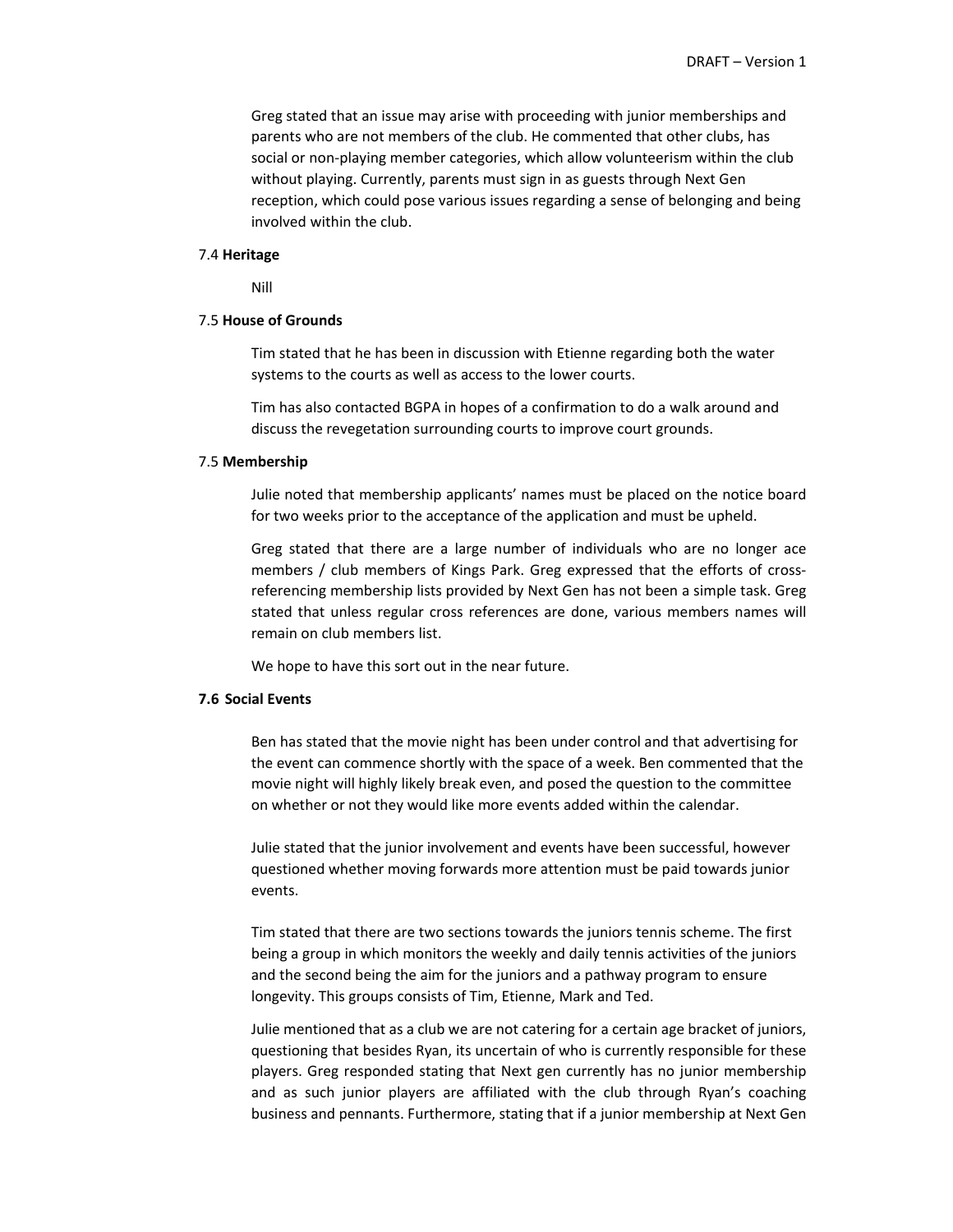can be made available and accessible then the club is able to cater and provide a pathway for these players. Tim stated that currently the junior membership is currently being developed and awaiting approval.

Tim stated that the overall goal for the club is to build players from juniors and have a stable program to carry them through as opposed to poaching players which does not promote an overall positive message and club morale.

Julie stated that she would within the short‐term future like to see a greater interest being paid within the current junior players and provide more interactive and enjoyable events. Moreover, establishing more responsibility of this age bracket as opposed to relying solely on Ryan.

# **8. Notice of Motion**

Greg proposed a motion that he maximum amount that can be allocated from RKPTC funds for men's and women's state league for the 2022/2023 is \$8000 each team which was seconded by Darryl.

Mark stated that it is perhaps a better solution would be to attract sponsorship to a certain level as opposed to capping expenses.

The motion was defeated however, with several committee members noting more discussion was required.

### **9. General Business**

# **9.1 League Regulations**

Julie posed a question to the committee regarding pennants and the regulations allowing individuals to qualify to play league finals with Tama's team. Ben stated that he has played one tennis match which was done in accordance with the rules, Darryl stated that an individual must play a minimum of 5 matches in order to qualify for a final, to which Ben stated he had not reached and would not play.

Susan Tay stated that it is the captain's responsibility to play and field players in accordance with the rules stipulated by Tennis West, and if unsure to refer back to the rules.

# **9.2 Glen Fowles**

Bruno stated that the team from the dispute of Glen Fowles with tennis west had not received a copy of the letter and should be entitled to a copy. Darryl stated that there should be no reason as to why the letter can not be distributed to the club captains.

## **9.3 Safety and security**

Julie mentioned that there is an increased amount of people who have access to the safe box code in the lower pavilion, proposing that it must be changed. Tim stated that there must be governance regarding who is allowed the code, due the safety of